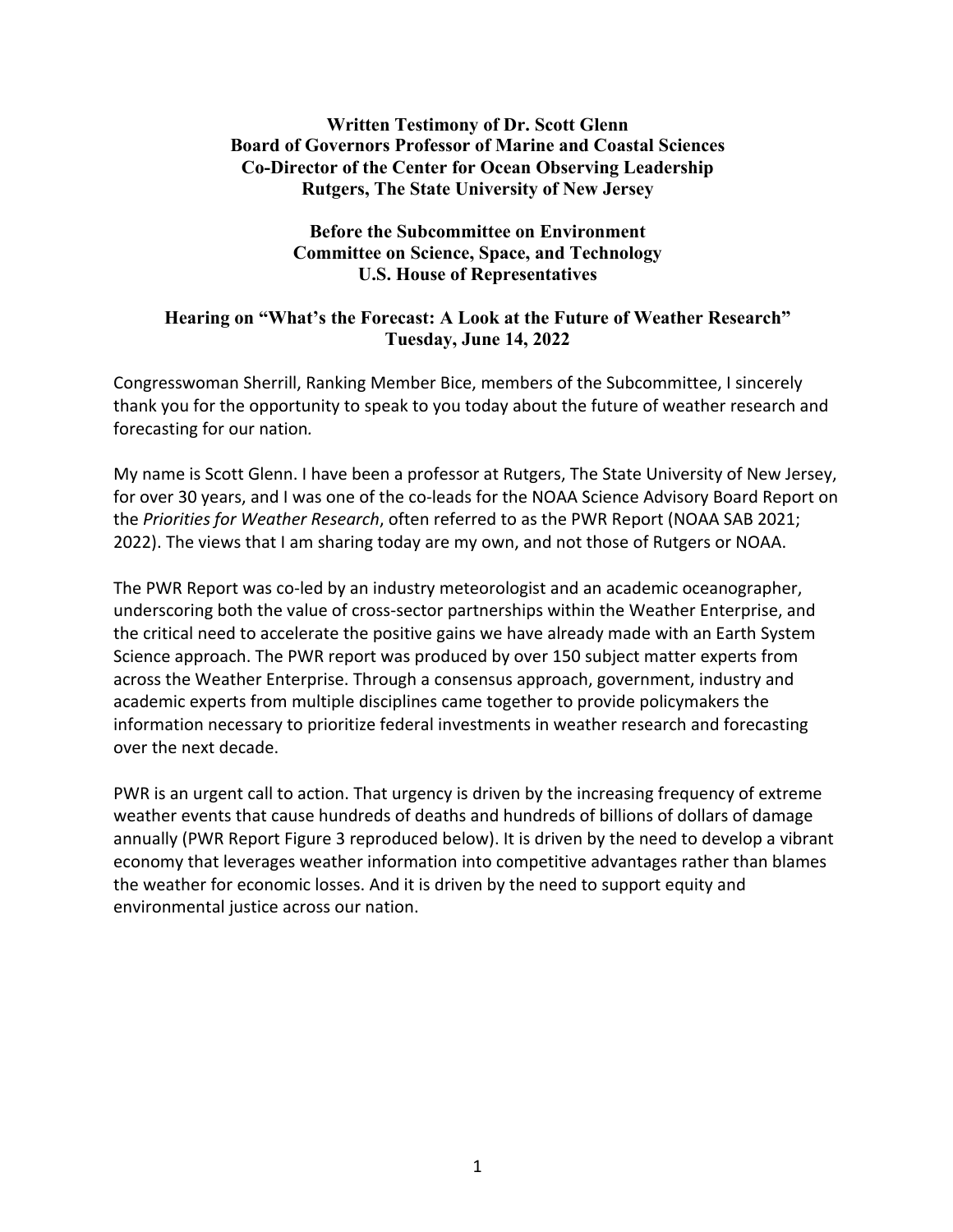

*PWR Report Figure 3: Annual (gray) and 3-year running average (blue) number of U.S. Billion Dollar Weather and Climate Disaster Events 1980-2021*

The PWR report responds by documenting priority investments across the three pillars of the Weather Enterprise: (1) observations and data assimilation, (2) forecasting, and (3) information delivery (PWR Report Figure 5 reproduced below). These pillars are built on the strong foundational elements of the weather enterprise, workforce development, high performance computing, and the world's best science. Taken together, the pillars and their foundational elements support our shared goal to be a more Weather Ready Nation, which can save lives and protect critical infrastructure, promote a vibrant weather-informed economy, and achieve environmental justice.



*PWR Report Figure 5: Priorities for Weather Research Strategic Framework*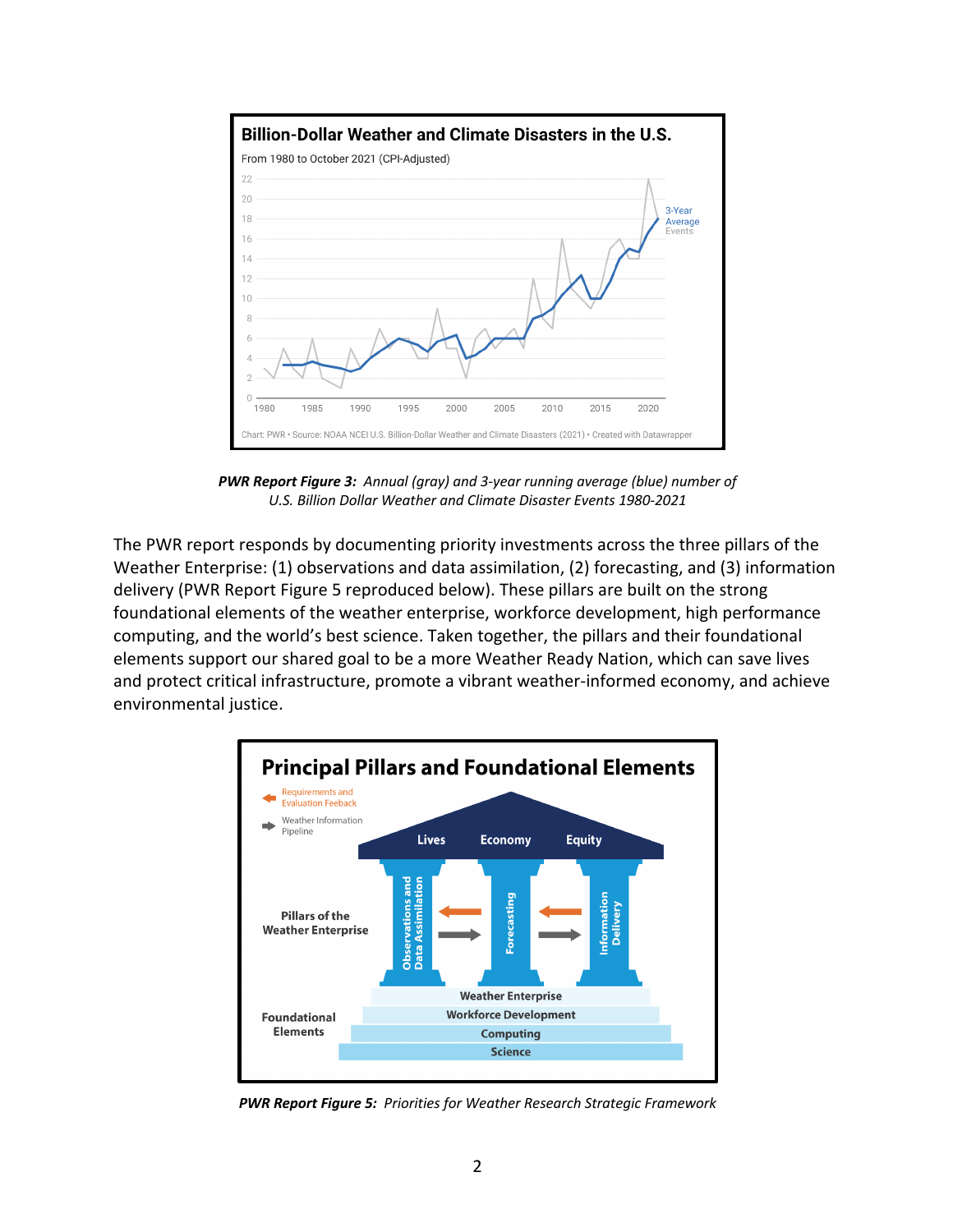The results of the PWR study are 11 Priority Areas for investment spread across the three pillars and the four foundational elements. Within these Priority Areas, PWR developed 33 Recommendations, and 102 specific Critical Actions to achieve their goals. Acting on these recommendations would be transformational for NOAA, our Weather Enterprise, and the people we serve.

Realizing that implementation of a comprehensive suite of priority recommendations will take time, PWR provides a roadmap highlighting 10 immediate first steps in the categories of research and development, infrastructure, actions and impacts, and the continued development of the prioritization process. These first steps were identified by their ability to promote significant advances, close significant gaps, or enable other recommendations when properly sequenced.

In addition, PWR produced five Narrative Themes to illustrate broad scientific and societal benefits that could be delivered by a focused and well-supported Weather Enterprise. One of these themes is High-Impact Weather. An example under this theme, one in which I have studied throughout my professional career, is hurricanes.



*PWR Report Figure 6: Narrative Themes supporting a Weather-Ready Nation*

Hurricanes are among the most destructive weather events on Earth. Since 1970, the world's top six economic losses from weather, climate and water extremes were hurricanes in the U.S. (WMO, 2021, Table 1, Page 18, \$490 Billion in damage for 6 events). Since 1980, hurricanes have caused over \$1 Trillion in damage in the U.S., more (52 percent) than all other weather and climate billion dollar disasters combined (NOAA, 2022a). In my home state of New Jersey, over 80 percent of the billion dollar disaster damage was caused by hurricanes (NOAA, 2022b).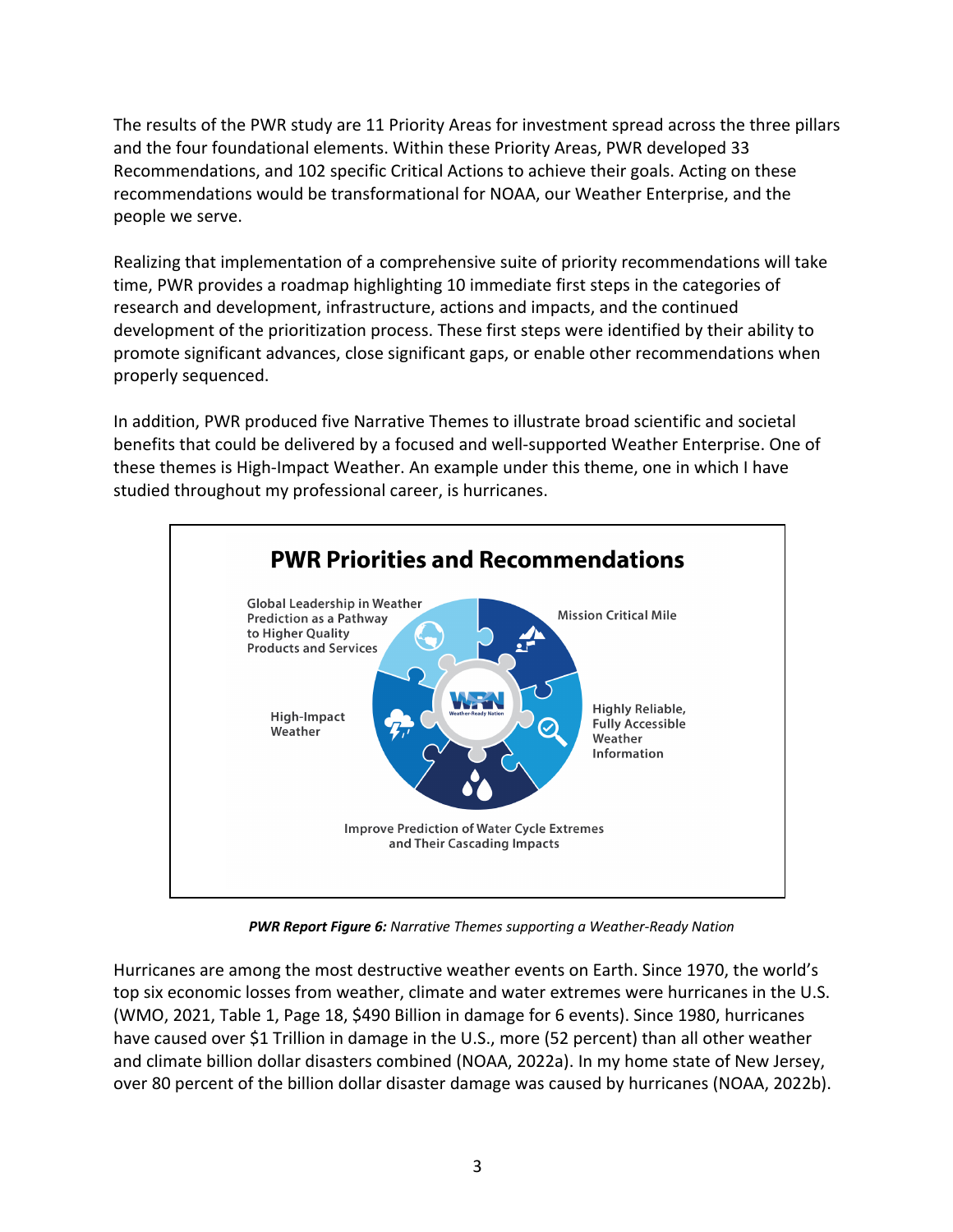I have been a storm researcher for over 40 years. Working with faculty colleagues at Rutgers, our government and industry partners, and our students (some of whom have gone on to work at NOAA), we have pioneered new ruggedized, autonomous technologies for ocean observing in extreme conditions. We have developed a fundamentally new understanding of how the atmosphere and ocean can rapidly co-evolve as hurricanes approach my home state of New Jersey (e.g., Glenn et al., 2016). And we have helped transition both observing systems and model improvements into operational systems for NOAA, the Coast Guard, and the Navy.

Having lived through the intense winds and flooding caused by Hurricanes Floyd, Irene, Sandy, Isaias and Ida, I personally know the value of a good forecast from our trusted National Hurricane Center. Through disaster supplemental appropriations provided by Congress that support hurricane observations and research, our science community has also learned what we can do to help make those forecasts even better. Fundamental to those advances is continuing NOAA's transition to an Earth System Modeling approach, supported by observations of both the atmosphere and the ocean below, and implemented across NOAA line offices and through cross-sector partnerships. All of these investment categories and approaches are outlined in the PWR Report.

For nearly 15 years, hurricane forecasting in the U.S. has benefited from federal investments in the Hurricane Forecast Improvement Program (HFIP), which is designed to rapidly transition high readiness level research into operations that improve hurricane forecasts and warnings. Many of the documented hurricane forecast improvements can be directly attributed to Congressional investments in HFIP activities. However, the success of HFIP, and the broader Weather Enterprise, is currently being limited, not by vision, but by support. The following are three ways HFIP has been limited:

1. HFIP is supported at approximately half the level required to fully implement its strategic plan. Investments are currently weighted toward the early part of the Weather Enterprise, such as observations and modeling. This comes at the expense of other areas, particularly improvements to information delivery. This partial level of support is not uncommon for valuable NOAA programs.

*What can be done?* Leveraging experience across NOAA line offices (e.g., OAR for basic and applied Earth System research, NWS and NOS for an Earth System approach to observations and modeling, NESDIS for additional satellite data, …) can promote efficiencies and accelerate progress. But this will still require that both HFIP, and the leveraged components within NOAA, be fully supported in the sustained and coordinated manner required to accelerate progress.

2. Having high readiness level research available for rapid transition by HFIP requires a significant pool of well-supported basic and applied research available to be elevated in readiness level and accelerated into operations. For example, the basic and applied research required in understanding air-sea interactions and rapid intensity change (both rapid intensification and rapid weakening), in developing new data assimilation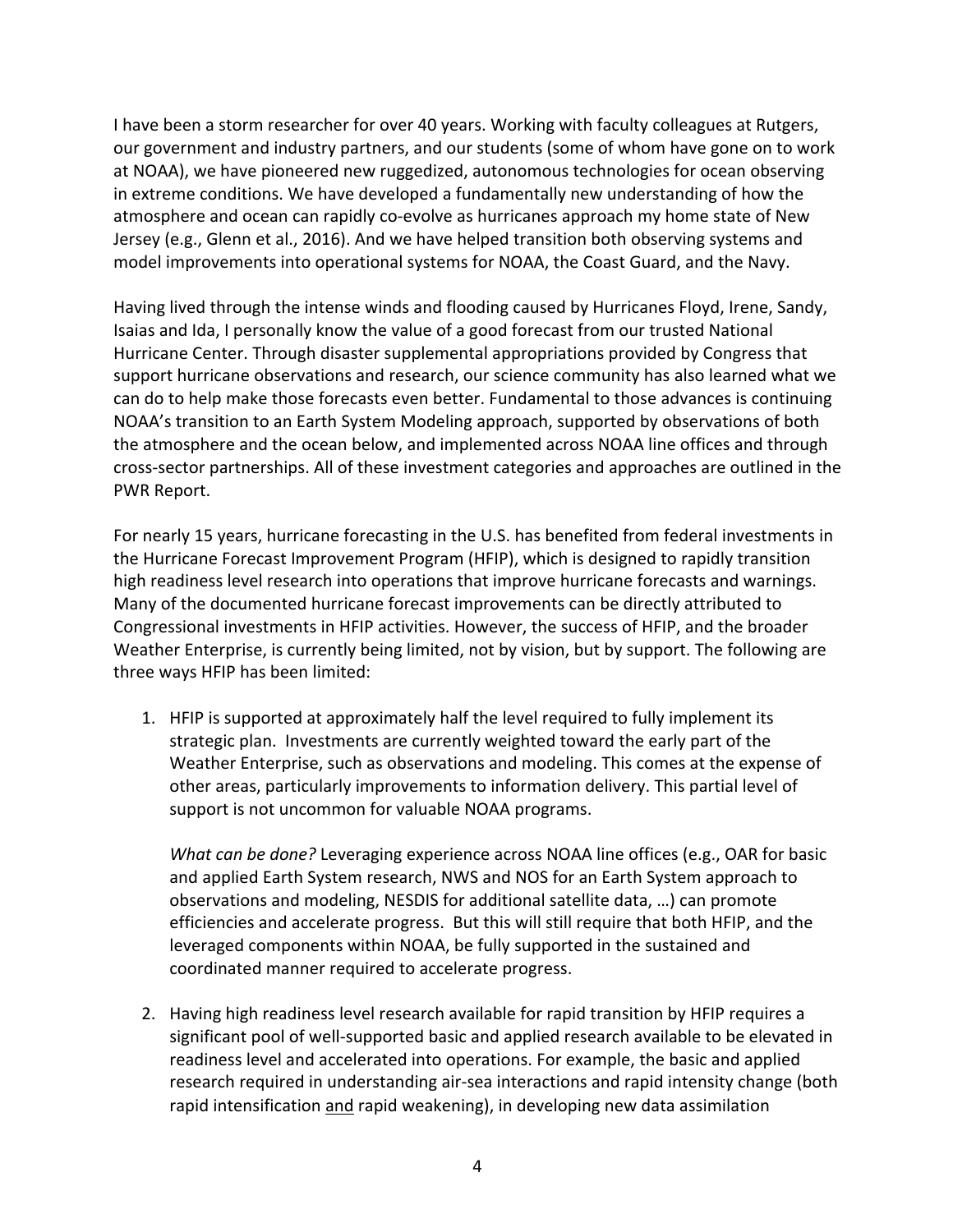techniques for coupled systems, and in improving coupled Earth System Models (ESM), will deliver benefits to a much broader community than just hurricane forecasting. It will contribute to global leadership in all applications of weather prediction.

*What can be done?* Leveraging the disaster supplemental support that accelerated development of the Hurricane Analysis and Forecast System (HAFS) within the framework of the Unified Forecast System (UFS), with community involvement to be enabled through the Earth Prediction Innovation Center (EPIC), is an existing collaborative framework waiting to be populated with academic and industry researchers and their students. The open science community that develops in this curated workspace will also require research-level High Performance Computing resources to succeed.

3. Once high readiness level research is transitioned, there has to be an operational home with the capacity to sustain the upgrades. This again includes the need for additional operations-grade High Performance Computing resources to run upgraded Earth System Models and coupled data assimilation schemes. It also needs to include operational support for the additional atmosphere and ocean observations required for assimilation in the coupled forecast models. Currently there are significantly less ocean observations assimilated in the global ocean models than in the atmosphere, mainly due to the challenges in subsurface ocean data acquisition and the timely transfer of data to operational centers.

*What can be done?* One example is the collaborative approach of supplementing yearround Argo ocean profiling float data with seasonally deployed underwater hurricane gliders in critical locations. The success of this approach has been demonstrated by the NOAA-led U.S. Integrated Ocean Observing System (IOOS), NOAA's Office of Oceanic and Atmospheric Research, and their external partners, leading to a dramatic increase in the available ocean data during the 2018 through 2021 hurricane seasons. The IOOS Regional Associations implementing much of the hurricane glider fleet are NOAAcertified partnerships between government, tribal, academic and industry groups with the regional knowledge and experience to efficiently implement a nationally coordinated response. Currently, any entity operating an underwater glider for any purpose can share its data through the IOOS system, thereby enabling even broader contributions to improved hurricane forecasts. This IOOS capability has been leveraged by the energy companies in the Gulf of Mexico, the offshore wind industry in the Mid Atlantic, and by the Navy for training exercises in U.S. waters, so that each group can accomplish their own mission goals while also seamlessly contributing to improved hurricane forecasts. But unfortunately, the current hurricane season is between disaster supplementals, greatly reducing the anticipated size of the 2022 hurricane glider fleet, and leaving our nation's coasts with reduced coverage during what is expected to be an above-average North Atlantic hurricane season (NOAA News-Release, 2022). This is a prime example of the PWR recommendation to complete the build-out of the observational networks required to support the new Earth System Models.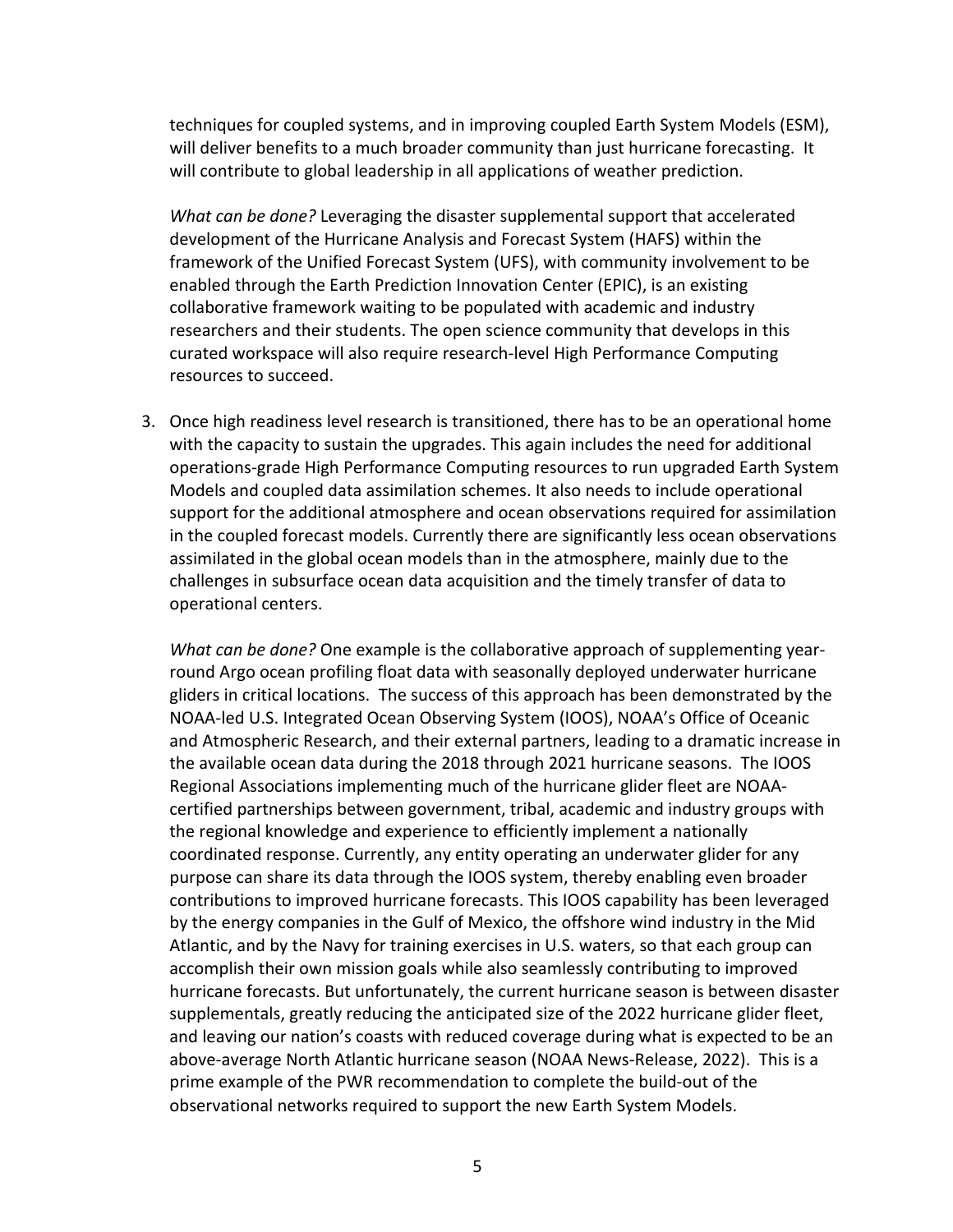In conclusion, the PWR Report provides a framework that could transform NOAA and positively impact NOAA's many partners that comprise the Weather Enterprise. The growing challenges of supporting a Weather Ready Nation during a time of increasing extreme weather events lends urgency to the PWR recommendations. Today I have highlighted one example of how the PWR recommendations positively impact an issue that I am most familiar with – improving hurricane forecasts. There certainly are other issues, and you will hear about some of them from other speakers today. I urge this Committee and Congress to act upon the priority recommendations outlined in the PWR Report so that NOAA, and the Weather Enterprise, will be enabled to better serve the needs of our nation.

References:

NOAA Science Advisory Board, 2021: A Report on Priorities for Weather Research. NOAA Science Advisory Board Report, 119 pp. https://sab.noaa.gov/wp-content/uploads/2021/12/PWR-Report\_Final\_12-9-21.pdf

NOAA Science Advisory Board, 2022: A Report on Priorities for Weather Research (PWR): Report in Brief. NOAA Science Advisory Board Report, 8 pp. https://sab.noaa.gov/wp-content/uploads/2022/04/PWR-Report-in-Brief\_4March2022\_Final.pdf

World Meteorological Organization, 2021: WMO Atlas of Mortality and Economic Losses from Weather, Climate and Water Extremes (1970-2019), WMO-1267. https://library.wmo.int/doc\_num.php?explnum\_id=10989

NOAA National Centers for Environmental Information (NCEI), 2022a: Billion-Dollar Weather and Climate Disasters: Summary Statistics – United States. Accessed June 11, 2022. https://www.ncei.noaa.gov/access/billions/summary-stats/US/1980-2021

NOAA National Centers for Environmental Information (NCEI), 2022b: Billion-Dollar Weather and Climate Disasters: Summary Statistics – New Jersey. Accessed June 11, 2022. https://www.ncei.noaa.gov/access/billions/summary-stats/NJ/1980-2021

Glenn, S., T. Miles, G. Seroka, Y. Xu, R. Forney, F. Yu, H. Roarty, O. Schofield & J. Kohut, 2016. Stratified coastal ocean interactions with tropical cyclones, *Nature Communications,* 7:10887 doi:10.1038/ncomms10887*.*

NOAA News-Release, 2022. NOAA predicts above-normal 2022 Atlantic Hurricane Season; Ongoing La Nina, above-average Atlantic temperatures set the stage for a busy season ahead. https://www.noaa.gov/news-release/noaa-predicts-above-normal-2022-atlantic-hurricaneseason